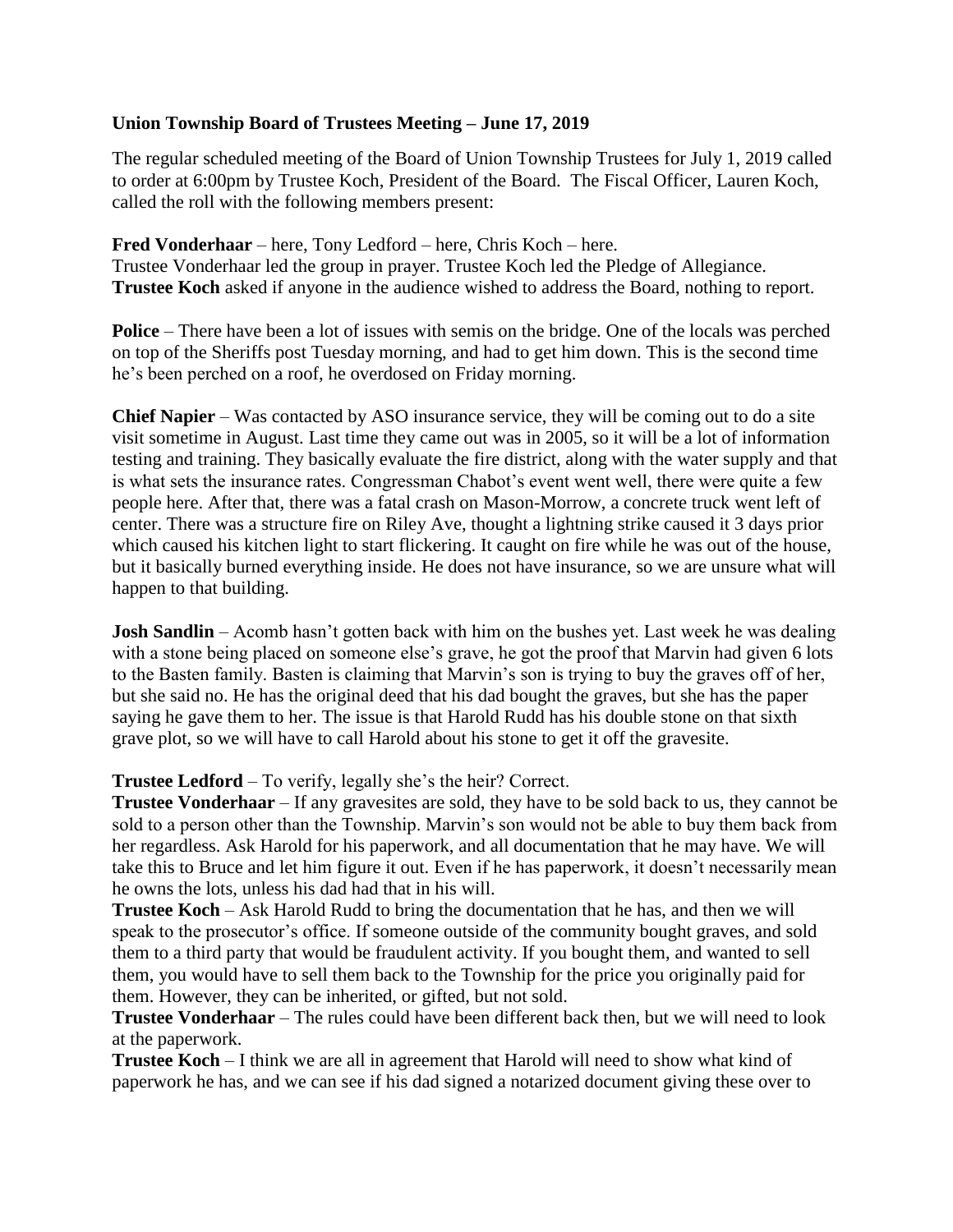this individual after he purchased them? Unless he has something that contradicts that, the document from her will hold up.

**Josh Sandlin -** Correct. Harold Rudd has the deed to all 12 of the graves. The footer was done in 2007, so a form of paperwork had to have been shown then. I will give Harold a call. Additionally, Ginger Spicer is helping her friend Linda Duff, who wants a copy of her mother, Lena Monds, cemetery deeds. Has 12 graves, and claims that she has the deeds, but lost them. Ginger is helping her, because Linda isn't doing well. She has a 5 grave section of her own, and has the copy to that, but wants to make sure her mother's 12 graves are taken care of if something happens to her. She is the only heir, but we need to get some paperwork together for her to be able to prove that she is in writing. Fred requests that we get an attorney to draw that up, so the Township isn't liable for that. Lastly, the tent for the cemetery, it was recommended by Jeff Lewis that we use a Sunbrella Top, through Holland Supply it is quoted at \$2424.59, with Union Township on all sides. Affordable Funeral Home Supplies does not have Sunbrella Tops, but is priced at \$2150.00.

**Trustee Koch** - The board is in agreement to go with the better tent, it will have a better lifespan. If they recommend the tent, that's what I would go with.

Trustee Vonderhaar made a motion to purchase the Sunbrella Fabric 15x15 Tent from Holland Supply Inc. for \$2424.59 Trustee Ledford seconding the motion. A roll call resulted in all "Yeas."

**Josh Sandlin** – Security Fence has us on the schedule, but have not given me a date. Geico is still waiting on a line item bid with a more in-depth break down from Security Fence, but have not received it. Once they receive that, they can issue the check. Has had a very difficult time dealing with Security Fence, they have not communicated properly throughout the process. Will be giving them a call to see how close we are to being on the schedule, that way the Board can be updated.

**Fiscal Officer** – After looking into the bill received from the IRS, for the 2018 June's tax period was underpaid by \$14,117.11 and because of that we have been assessed fees, which brought the total owed to \$20,325.63. It was not an error, but that payment has been sent in. The next step would be to write to the IRS, and explain why the account was defaulted, and the payment was so late in hopes to get some of the money back from the fees assessed.

**Trustee Vonderhaar** – It would be nice to ask why it takes a year for them to get a notice to us. **Fiscal Officer** – It didn't take a year, there are multiple notices that had been received by Sharon stating that it had not been paid, copies of those can be provided to the Board. One of her responses to their question "Explain why you are filing late." Which was six months after it had not been paid or filed, on another form she did not send in stated that "Either lost in mail, or did not mail in."

**Trustee Vonderhaar** – Can you verify that there isn't anything else outstanding? **Fiscal Officer** – Yes, the woman from the IRS said that there wasn't anything else outstanding. Sandy Arrasmith will also be here on the  $22<sup>nd</sup>$  to review the 1<sup>st</sup> quarter of 2019 with me, to make sure everything moving forward is in good standing.